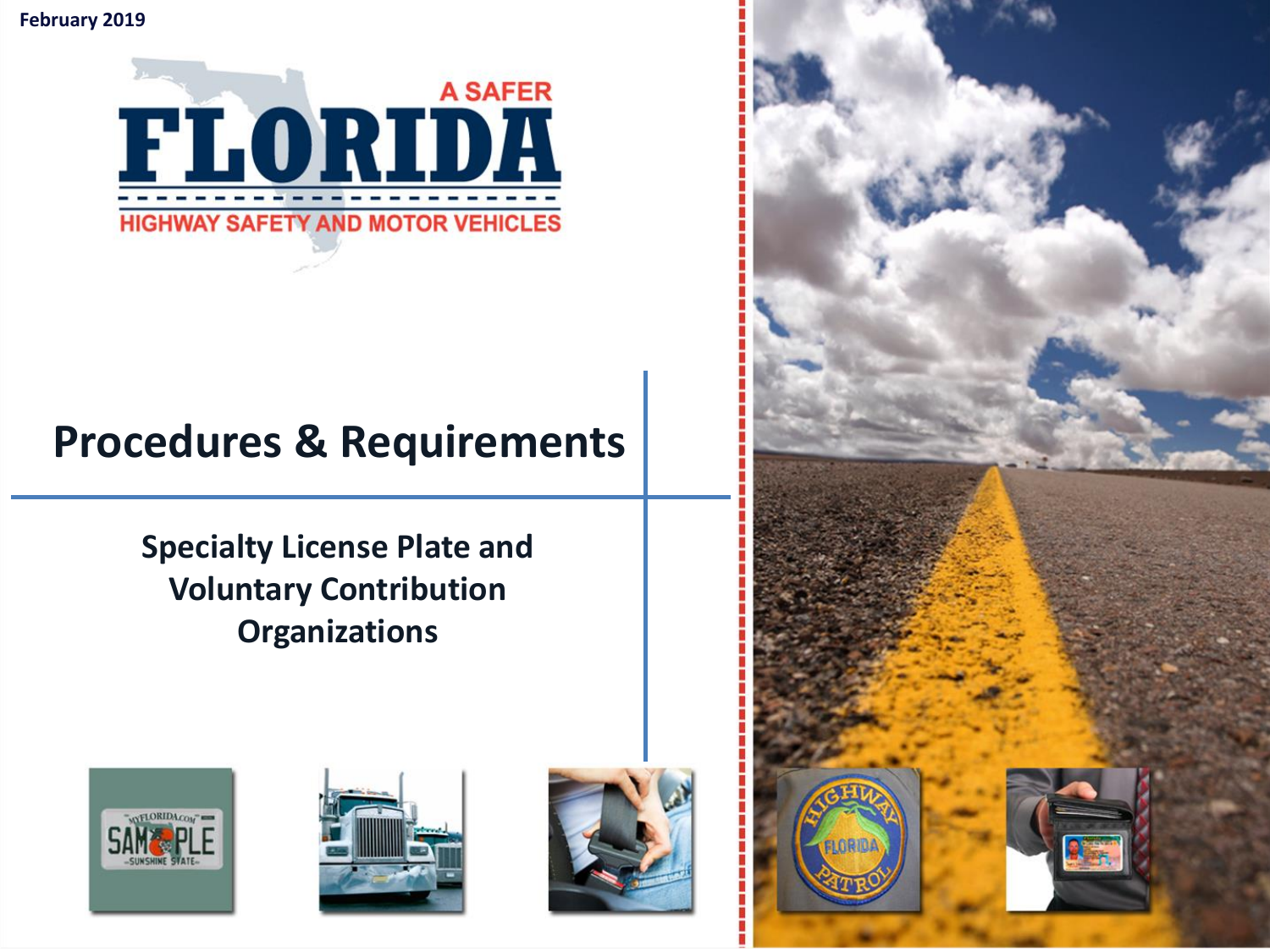### **Purpose & Objectives**

- The procedures are intended to serve as a resource to organizations, passthrough organizations, and/or sub recipients designated by Florida law to receive and/or expend fees collected from specialty license plate/voluntary contributions.
- It is the intent of the Department to inform organizations, pass-through organizations, direct support organizations, and/or sub recipients of specific reporting and procedural requirements, as defined by Florida Statute; to include establishing consistencies in determining allowable expenditures of the specialty license plate/voluntary contribution use fees.

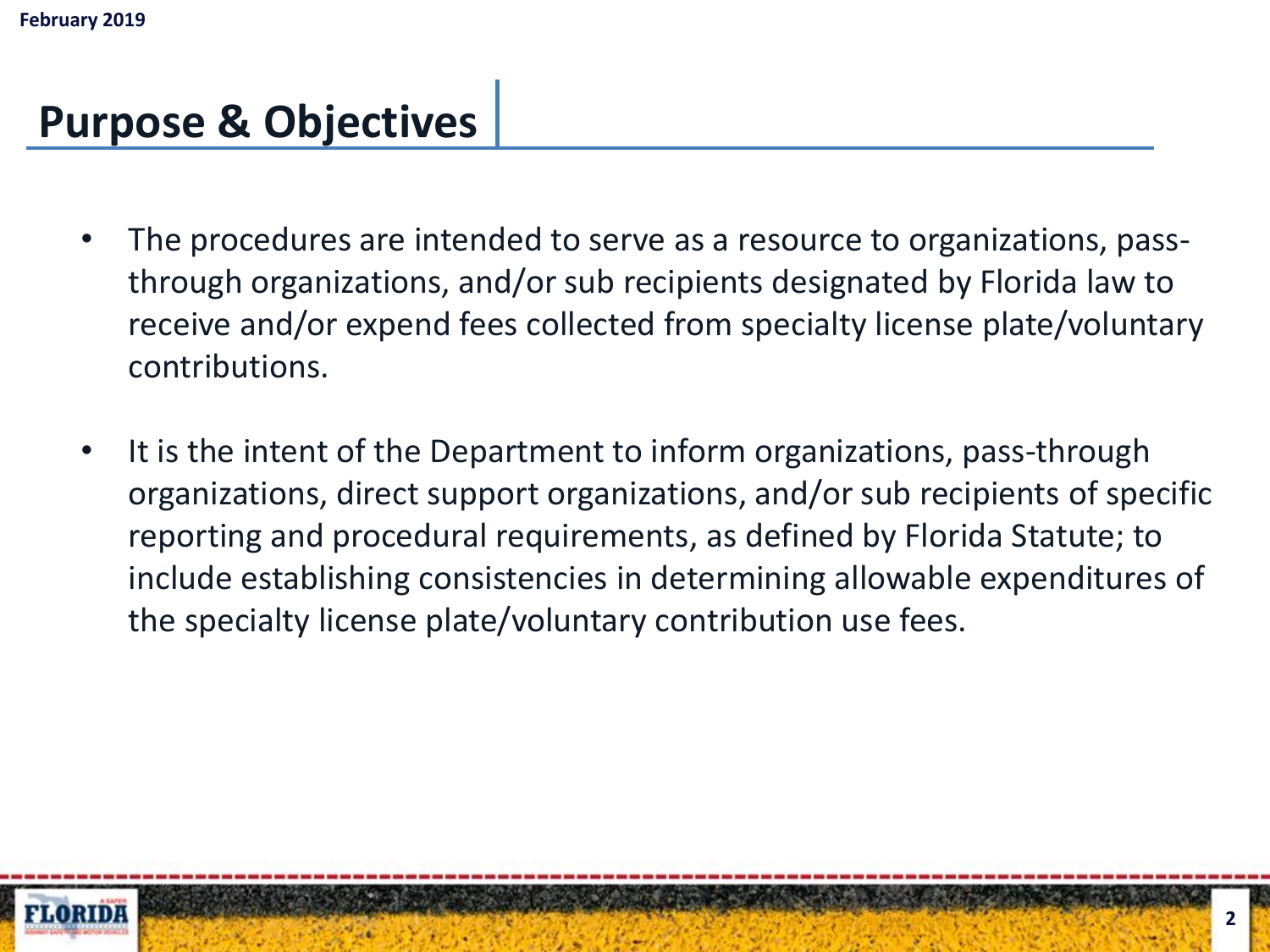# **Key Topics**

| <b>Definitions</b>                        | This section defines keywords and phrases that are referenced throughout Florida<br>Statutes and the procedures associated with specialty license plate/voluntary<br>contribution use fees.                                                    |
|-------------------------------------------|------------------------------------------------------------------------------------------------------------------------------------------------------------------------------------------------------------------------------------------------|
| <b>Procedures</b>                         | This section provides an overview of the auditing, compliance affidavit<br>requirements, and allowable/disallowable expenditures, as well as the penalties<br>associated with specialty license plate/voluntary contribution procedures.       |
| <b>Statutes &amp;</b><br><b>Resources</b> | This section provides a list of specific Florida Statutes associated with<br>specialty license plate/voluntary contribution organization procedures and<br>hyperlinks where the rules and laws may be assessed.                                |
| <b>Contact</b><br><b>Information</b>      | This section identifies important contact information that can provide imperative<br>information associated with procedures, policies, and requirements of<br>organizations expending specialty license plate/voluntary contribution use fees. |

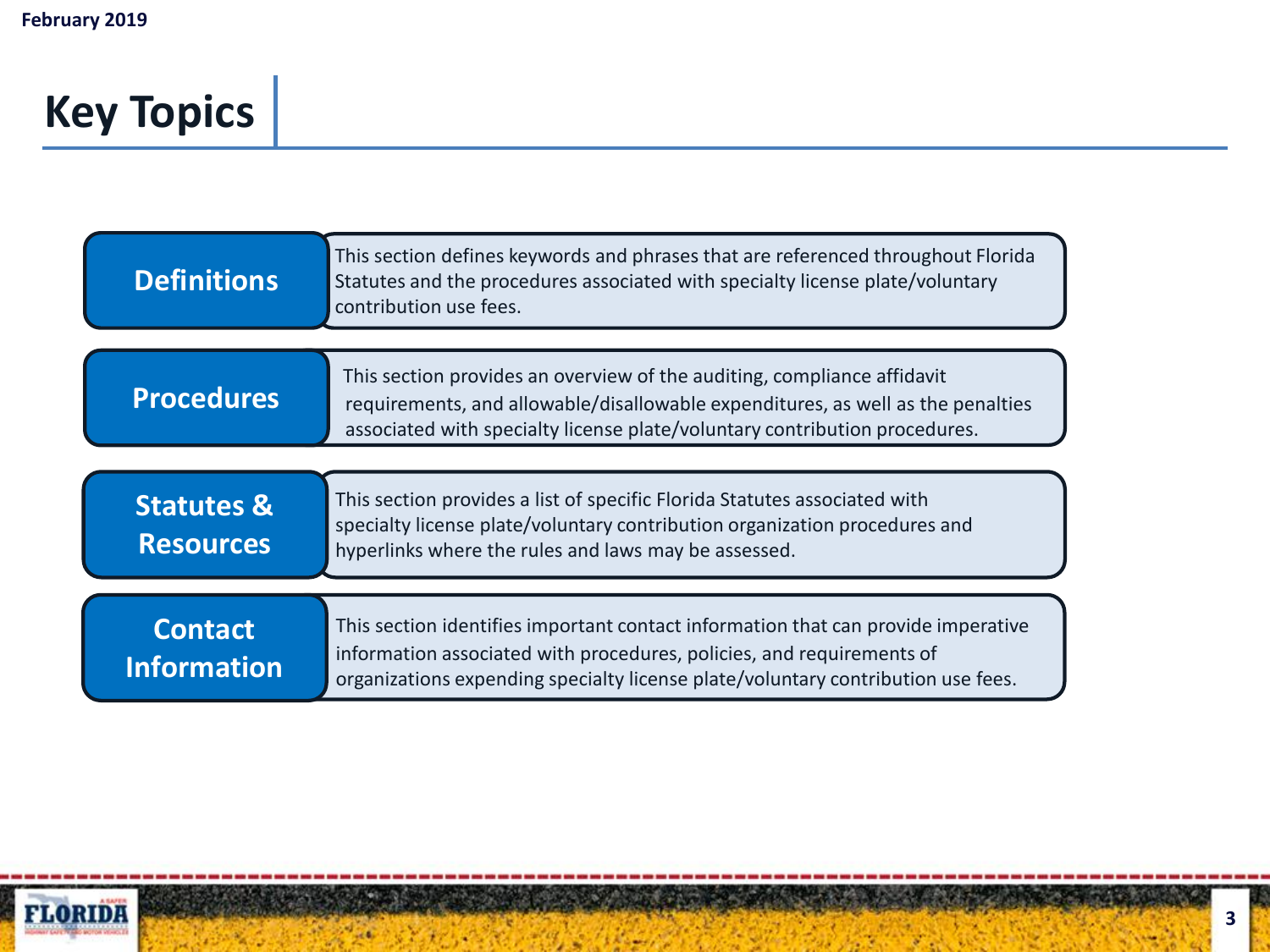<span id="page-3-0"></span>

| <b>Definitions</b>             | Below are keywords and phrases, as well as definitions that are referenced throughout<br>Florida Statutes and the procedures associated with specialty license plate/voluntary<br>contributions.                                                                                                                                                                                                                                                                                                                                                                                                                                                                                                                                                                                                                                                                                                                                                                                                                                                                                                                                                                        |
|--------------------------------|-------------------------------------------------------------------------------------------------------------------------------------------------------------------------------------------------------------------------------------------------------------------------------------------------------------------------------------------------------------------------------------------------------------------------------------------------------------------------------------------------------------------------------------------------------------------------------------------------------------------------------------------------------------------------------------------------------------------------------------------------------------------------------------------------------------------------------------------------------------------------------------------------------------------------------------------------------------------------------------------------------------------------------------------------------------------------------------------------------------------------------------------------------------------------|
| <b>Administrative Expenses</b> | Expenditures of specialty license plate use fees that are considered operating costs of the organization.<br>Examples of these costs include but are not limited to:<br>a. Administrative salaries of employees and officers of the organization who do not, or cannot prove, via<br>to detailed daily time sheets, that they actively participate in program activities.<br>b. Bookkeeping and support services of the organization.<br>c. Office supplies and equipment not directly utilized for the specified program(s).<br>d. Travel time, per diem, mileage reimbursement, and lodging expenses not directly associated with a<br>specified program purpose.<br>e. Paper, printing, envelopes, and postage not directly associated with a specified program purpose.<br>f. Miscellaneous expenses such as food, beverage, entertainment, and conventions.<br>These expenses are permissible only if specifically authorized by s. 320.08058, F.S. or s. 320.08062, F.S.<br>Voluntary Contribution funds may not be used for general administrative or marketing expenses based<br>on the following Florida Statutes: s. 320.023(5), F.S. and s. 322.081(5), F.S. |
| <b>Compliance Affidavit</b>    | The affidavit is of the form and format prescribed by the Department and must be completed in its<br>entirety and signed by the organization's chairperson or executive director and notarized by a notary<br>public. Any organization expending less than \$750,000 of state financial assistance, no matter if funds<br>are received from one or more state agencies for different purposes, within a fiscal year must submit<br>an annual compliance affidavit. Pursuant to s. 320.08062, F.S. the annual affidavit shall be submitted to<br>the department within nine months after the end of the organization's fiscal year.                                                                                                                                                                                                                                                                                                                                                                                                                                                                                                                                      |
| <b>Department</b>              | The Florida Department of Highway Safety and Motor Vehicles.                                                                                                                                                                                                                                                                                                                                                                                                                                                                                                                                                                                                                                                                                                                                                                                                                                                                                                                                                                                                                                                                                                            |

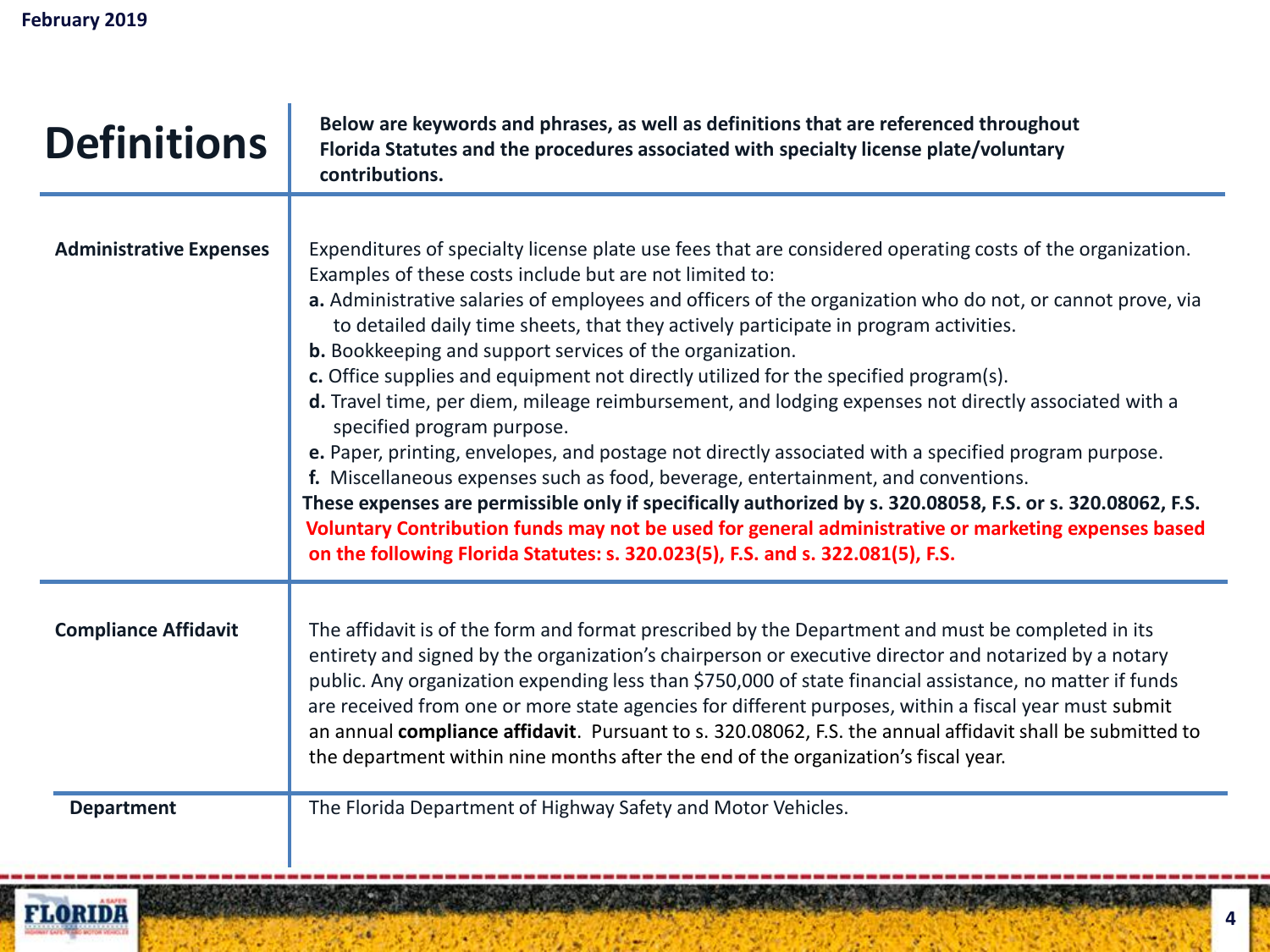| <b>Definitions</b>               | Below are keywords and phrases, as well as definitions that are referenced throughout<br>Florida Statutes and the procedures associated with specialty license plate/voluntary<br>contributions.                                                                                                                                                                                                                                                                                                                                                                                                                                                                                                    |
|----------------------------------|-----------------------------------------------------------------------------------------------------------------------------------------------------------------------------------------------------------------------------------------------------------------------------------------------------------------------------------------------------------------------------------------------------------------------------------------------------------------------------------------------------------------------------------------------------------------------------------------------------------------------------------------------------------------------------------------------------|
| <b>Disallowed Expenses</b>       | Any expenditure of specialty license plate/voluntary contribution use fees that does not comply<br>with Florida Statutes; and any expenditure, whether authorized or not, that cannot be<br>substantiated with a detailed general ledger, employee time sheet, or a receipt, etc.                                                                                                                                                                                                                                                                                                                                                                                                                   |
| <b>Fiscal Year/Calendar Year</b> | Each organization's financial reporting period.                                                                                                                                                                                                                                                                                                                                                                                                                                                                                                                                                                                                                                                     |
| Organization                     | The entity designated by law to receive and/or expend specialty license plate/voluntary contribution<br>use fees. Pass-through organizations and sub-recipients are included.                                                                                                                                                                                                                                                                                                                                                                                                                                                                                                                       |
| Pass-through                     | The organization receiving specialty license plate/voluntary contribution use fees<br>directly from the Department. Per statutes, this organization distributes the fees to sub-recipients.                                                                                                                                                                                                                                                                                                                                                                                                                                                                                                         |
| Program                          | Those activities and purposes detailed in the s. 320.08058, F.S. or s. 320.08062, F.S. pertaining<br>to each organization's expenditures of specialty license plate/voluntary contribution use fees.<br>Programs are established by law in general and more specifically identified on the organization's<br>website and mission statement.                                                                                                                                                                                                                                                                                                                                                         |
| <b>Program Expenses</b>          | Those expenditures of specialty license plate/voluntary contribution use fees incurred by<br>an organization solely for the purposes approved by the Legislature and identified in the<br>organization's original application to the Department of Highway Safety and Motor Vehicles.<br>The laws applicable to these program expenses can be found in s. 320.08058, F.S. or s. 320.08062,<br>F.S. Allowable expenditures include:<br>a. Salaries of employees and officers of the organization who can prove, via detailed daily<br>time sheets, that they actively participated in program activities.<br><b>b.</b> Office supplies and equipment directly utilized for the specified program(s). |

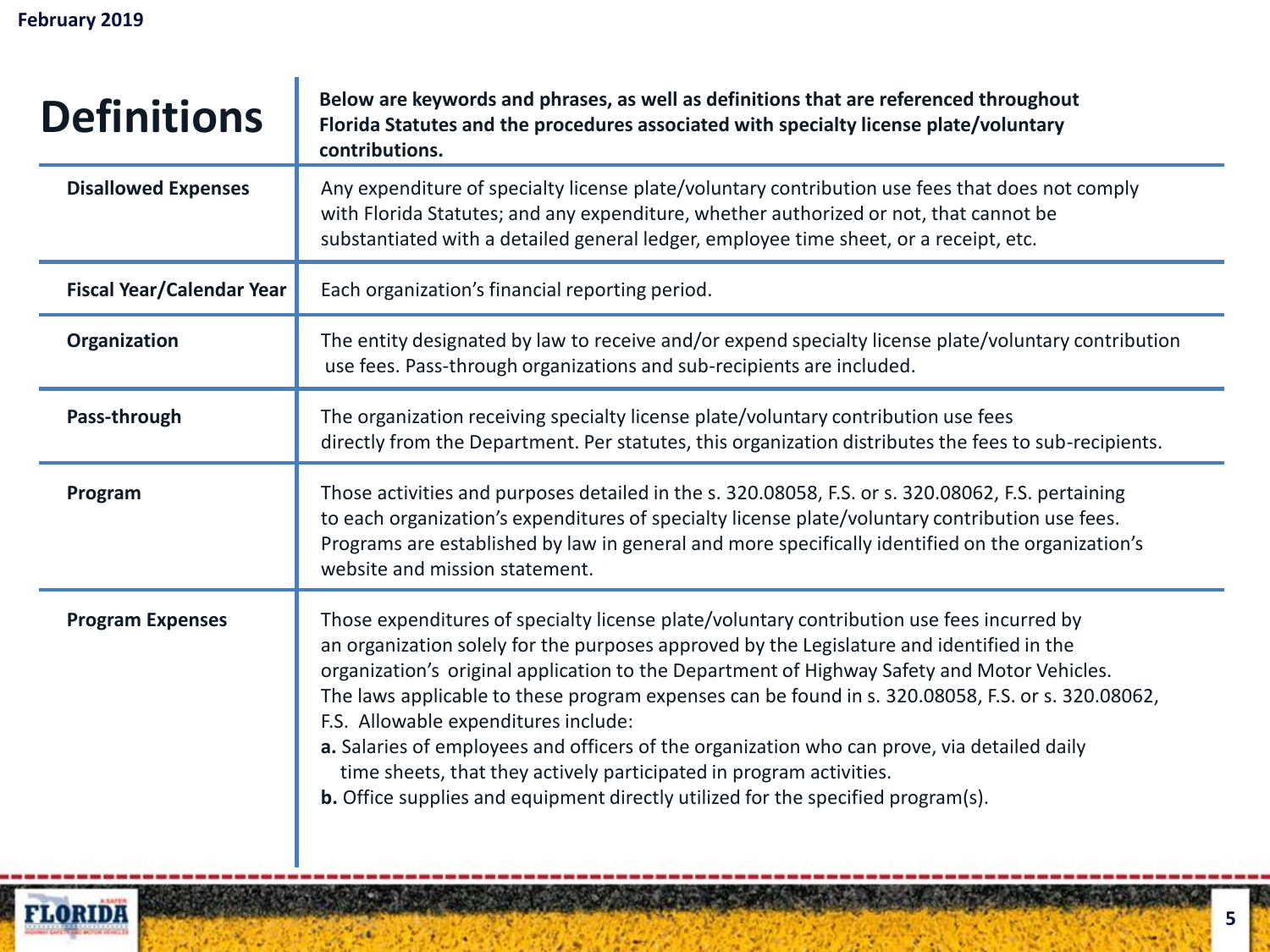| <b>Definitions</b>                                | Below are keywords and phrases, as well as definitions that are referenced throughout<br>Florida Statutes and the procedures associated with specialty license plate/voluntary<br>contributions.                                                                                                                                                                                                                                                                                                                                                                                               |
|---------------------------------------------------|------------------------------------------------------------------------------------------------------------------------------------------------------------------------------------------------------------------------------------------------------------------------------------------------------------------------------------------------------------------------------------------------------------------------------------------------------------------------------------------------------------------------------------------------------------------------------------------------|
| <b>Program Expenses (cont.)</b>                   | c. Travel time, mileage reimbursement, and lodging expenses directly associated with a specified<br>program purpose.<br>d. Paper, printing, envelopes, and postage directly associated with a specified program purpose.<br>e. The organization's internet site that provides the public with information about the approved<br>program(s).<br>f. Contracted goods and services directly associated with a specified program purpose.                                                                                                                                                          |
| <b>Promotion and</b><br><b>Marketing Expenses</b> | Costs associated with the promotion & marketing of the organization's specialty plate fee & concept.<br>These costs may include but are not limited to:<br>a. The organization's web site,<br>b. Mass media advertisements, and<br>c. Organizational mail-outs and the corresponding postage.<br>Expenses are permissible only if specifically authorized by s. 320.08058, F.S. or s. 320.08062, F.S.<br>Voluntary Contribution funds may not be used for general administrative or marketing expenses<br>based on the following Florida Statutes: s. 320.023(5), F.S. and s. 322.081(5), F.S. |
| Sub-recipient                                     | An organization that does not receive use fees directly from the Department. These organizations<br>receive their use fees from a pass-through organization the statutes have identified as the recipient<br>of fees from the Department. The sub-recipient expends the use fees in compliance with statutes.<br>The pass-through organization is responsible for monitoring the expenditures of the sub-recipient<br>organizations.<br>AND RELEASE AND RELEASE AND RELEASE.                                                                                                                   |

 $\mathcal{F}_{\text{p},\text{q}}$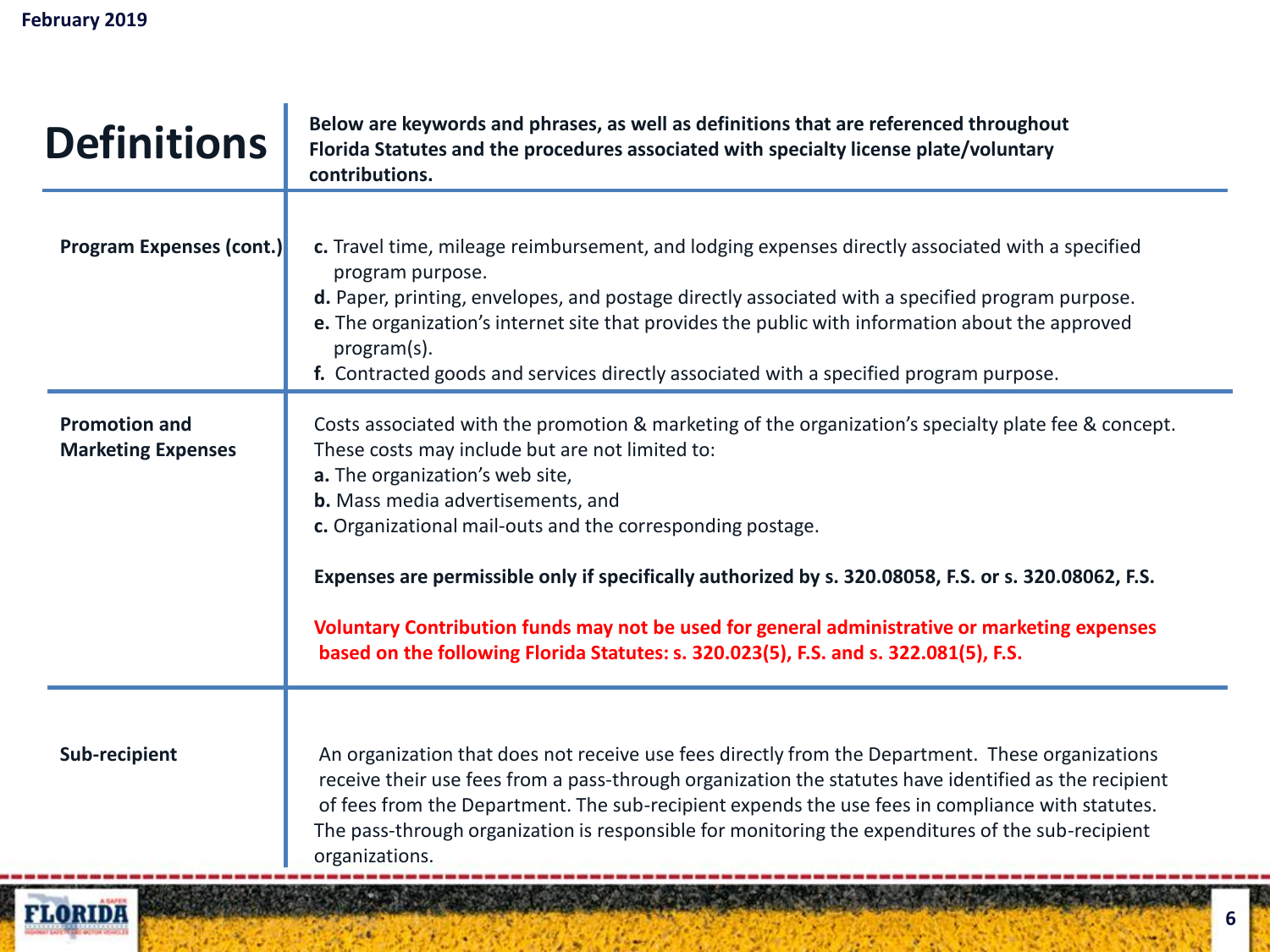| <b>Definitions</b>    | Below are keywords and phrases, as well as definitions that are referenced throughout<br>Florida Statutes and these procedures associated with specialty license plate/voluntary<br>contribution organizations.                                                                                                                                                                                                  |
|-----------------------|------------------------------------------------------------------------------------------------------------------------------------------------------------------------------------------------------------------------------------------------------------------------------------------------------------------------------------------------------------------------------------------------------------------|
| <b>Single Audit</b>   | A nonstate entity's financial statement that is prepared and reviewed by a Certified Public Accountant<br>(CPA) and reported to the Department and Auditor General's Office for organizations expending<br>\$750,000 or more of state financial assistance in the organization's fiscal/calendar year. It determines<br>that all expenditures and procedures were performed in compliance with Florida Statutes. |
| <b>Start-up Costs</b> | Expenses incurred to establish the specialty license plate organization. These expenses are permissible<br>only if specifically authorized by s. 320.08058, F.S. and s. 320.08062, F.S.                                                                                                                                                                                                                          |
| <b>Use Fees</b>       | The money an organization receives from the Department from the sale of its specialty license<br>plate. With a few exceptions, use fees are generally distributed on a weekly basis by the<br>Department.                                                                                                                                                                                                        |

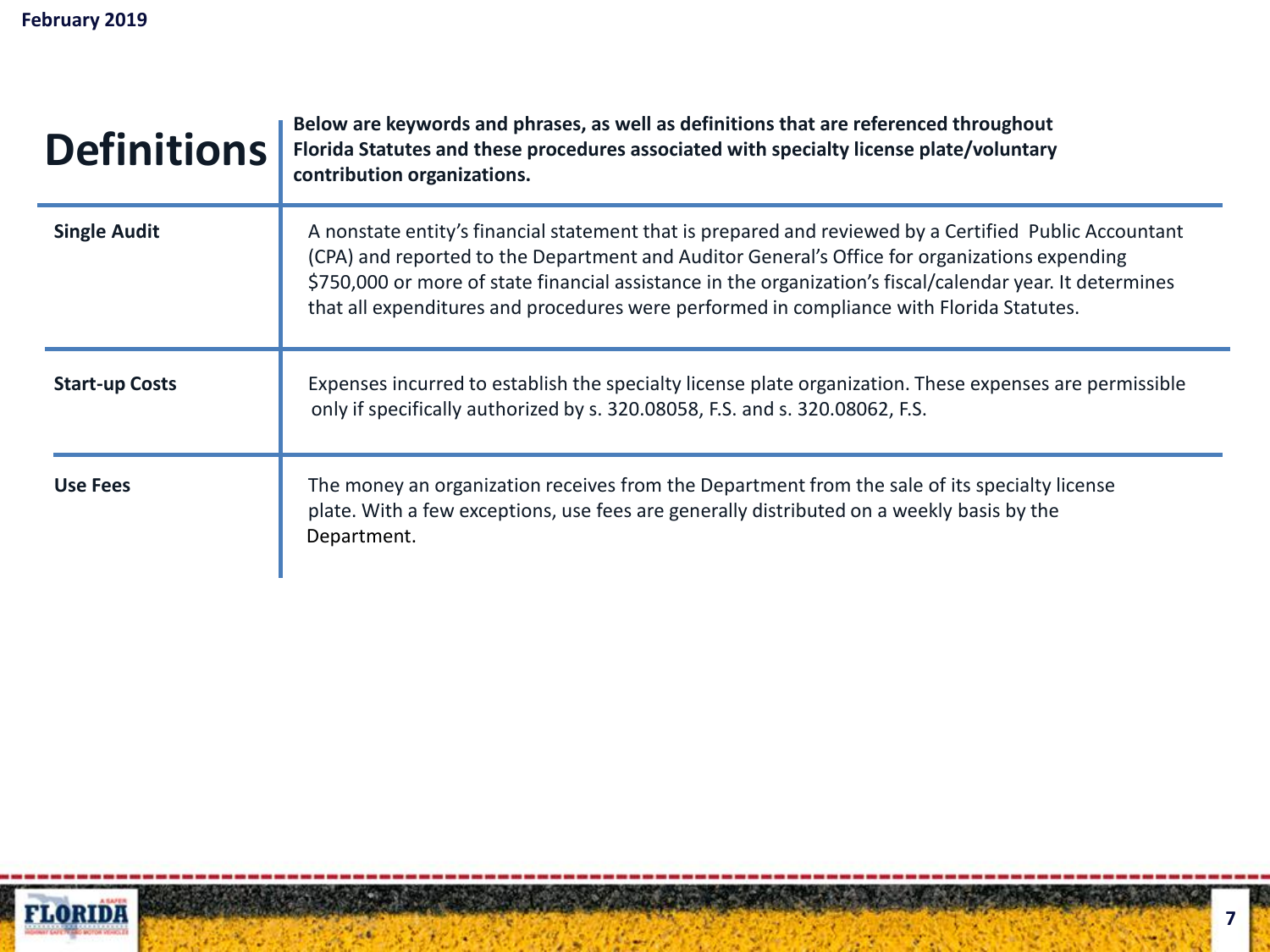r

<span id="page-7-0"></span>

| <b>Procedures</b>         | Below is an overview of auditing procedures associated with specialty license<br>plate/voluntary contributions, as well as penalties associated with non-compliance of said<br>procedures.                                                                                                                                                                                                                                                                                                                                                                                                                                                                                                                                                                                                                                                                                                                                                                                                                                                                |
|---------------------------|-----------------------------------------------------------------------------------------------------------------------------------------------------------------------------------------------------------------------------------------------------------------------------------------------------------------------------------------------------------------------------------------------------------------------------------------------------------------------------------------------------------------------------------------------------------------------------------------------------------------------------------------------------------------------------------------------------------------------------------------------------------------------------------------------------------------------------------------------------------------------------------------------------------------------------------------------------------------------------------------------------------------------------------------------------------|
| <b>Audits</b>             | Any organization expending \$750,000 or more of state funds, no matter if the funds are received<br>from one or more state agencies for different purposes, within a fiscal year should have a single<br>source audit performed by a C.P.A. Included in the audit report will be a statement by the C.P.A.<br>about the organization's compliance with applicable laws pertaining to the expenditure of specialty<br>license plate use fees. Pursuant to Auditor General Rule 10.657, copies of the single audit report<br>package must be submitted to the Auditor General and to the Department "within 45 days after<br>delivery of the audit report package to the auditee, but no later than nine months after the end of the<br>fiscal year of the auditee." The Auditor General Checklist must be completed and submitted as well.<br>Section 320.08062(3), Florida Statute, states; "the Department has the authority to examine all records<br>pertaining to the use of funds from the sale of specialty license plate/voluntary contributions." |
| <b>Penalties</b>          | In the event an organization does not comply with the auditing requirements set forth by Florida<br>Statutes, the Department may withhold funds accordingly.                                                                                                                                                                                                                                                                                                                                                                                                                                                                                                                                                                                                                                                                                                                                                                                                                                                                                              |
| <b>Document Retention</b> | • Organizations are required to retain all documentation relating to specialty license plate/voluntary<br>contributions for a minimum of five years.                                                                                                                                                                                                                                                                                                                                                                                                                                                                                                                                                                                                                                                                                                                                                                                                                                                                                                      |

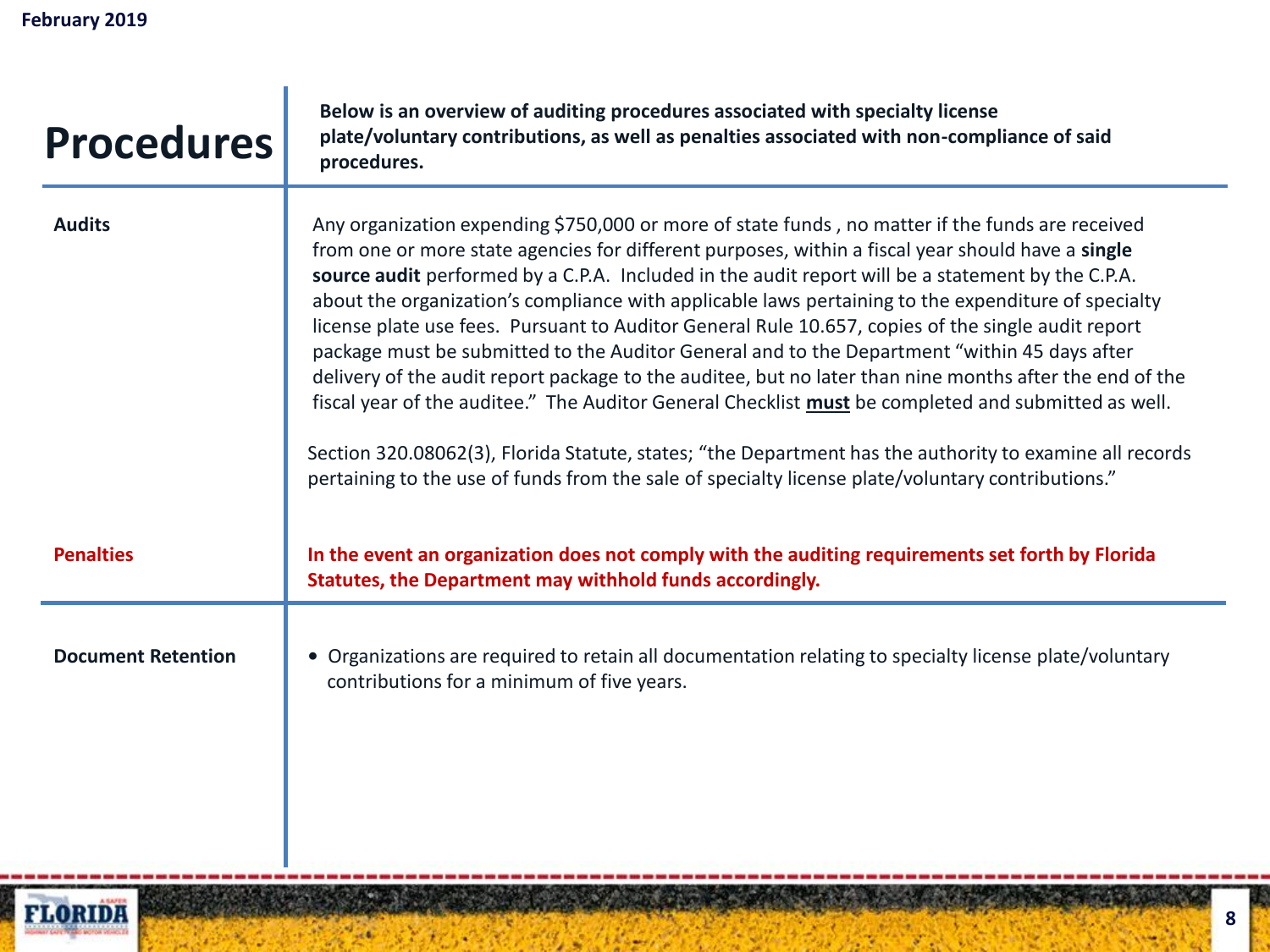| <b>Procedures</b>            | Below is an overview of the compliance affidavit requirements associated with specialty<br>license plate/voluntary contributions, as well as penalties associated with non-compliance<br>of procedures and requirements.                                                                                                                                                                                                                                                                                                                                                        |
|------------------------------|---------------------------------------------------------------------------------------------------------------------------------------------------------------------------------------------------------------------------------------------------------------------------------------------------------------------------------------------------------------------------------------------------------------------------------------------------------------------------------------------------------------------------------------------------------------------------------|
| <b>Compliance Affidavits</b> | The Compliance Affidavit is a Department form that must be completed and submitted with all<br>required signatures annually to the Department when the \$750,000 threshold criteria for a single<br>audit is not met. This form can be obtained at and pursuant to s. 320.08062, Florida Statute, the<br>annual affidavit shall be submitted to the Department within nine months after the end of the<br>organization's fiscal year. These forms can be located by clicking on the appropriate links here,<br>Specialty License Plate or Voluntary Contribution Organizations. |
| <b>Penalties</b>             | In the event an organization does not comply with the compliance affidavit requirements set forth<br>by Florida Statutes, the Department may withhold funds accordingly.                                                                                                                                                                                                                                                                                                                                                                                                        |

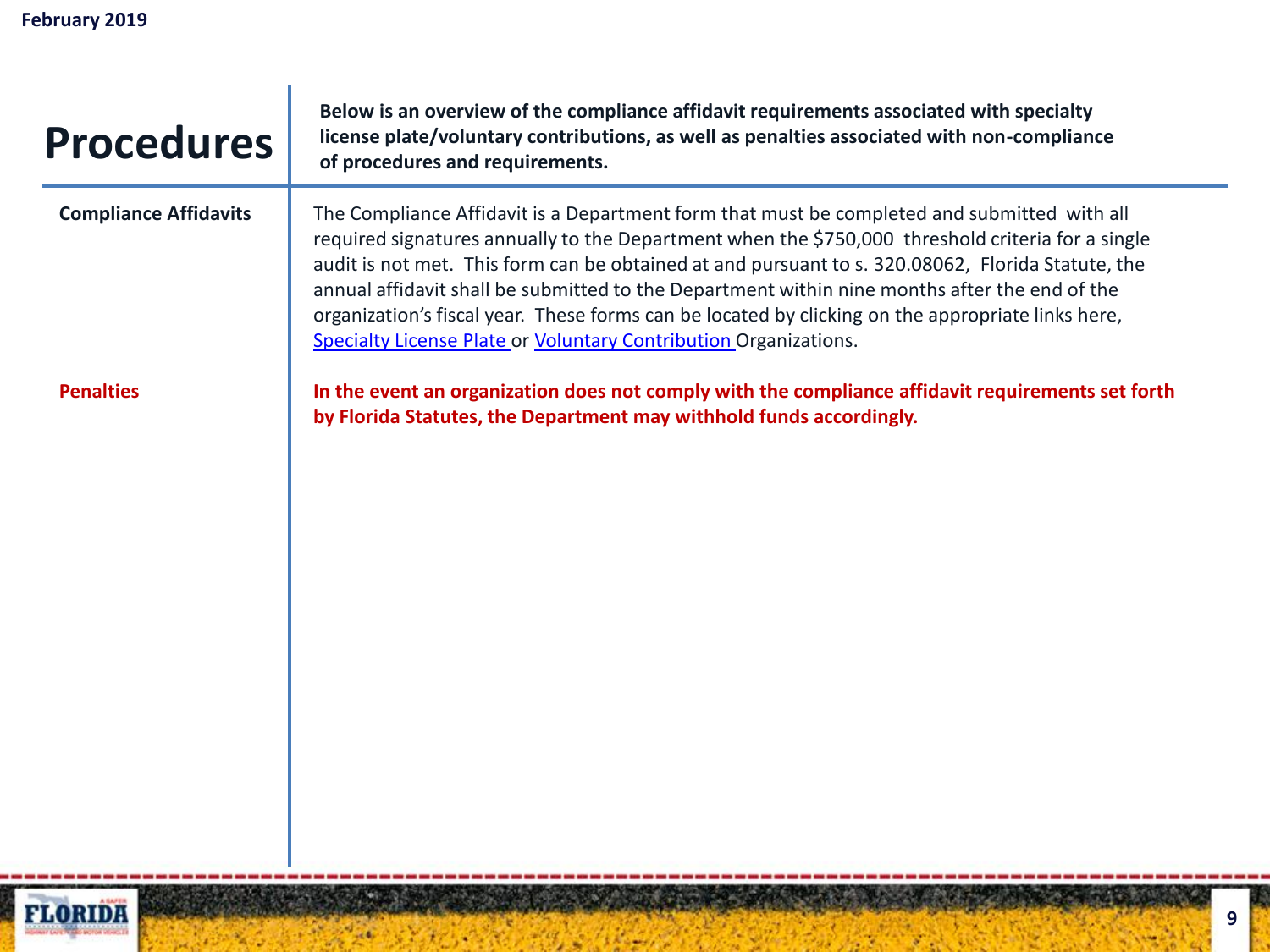| <b>Procedures</b>   | Below is an overview of the allowable/disallowable expenditures associated with specialty<br>license plate/voluntary contributions, as well as penalties associated with non-compliance<br>of procedures and requirements.                                                                                                                                                                                                                                                                                                                                                                                                                                                                                                                                                                                                                                                                                                                                                                                                                                                                                                                                                                                                                                                                                                                                                                                                                                                                                                                                                                                                                                                                                                                                                                                                                                       |
|---------------------|------------------------------------------------------------------------------------------------------------------------------------------------------------------------------------------------------------------------------------------------------------------------------------------------------------------------------------------------------------------------------------------------------------------------------------------------------------------------------------------------------------------------------------------------------------------------------------------------------------------------------------------------------------------------------------------------------------------------------------------------------------------------------------------------------------------------------------------------------------------------------------------------------------------------------------------------------------------------------------------------------------------------------------------------------------------------------------------------------------------------------------------------------------------------------------------------------------------------------------------------------------------------------------------------------------------------------------------------------------------------------------------------------------------------------------------------------------------------------------------------------------------------------------------------------------------------------------------------------------------------------------------------------------------------------------------------------------------------------------------------------------------------------------------------------------------------------------------------------------------|
| <b>Expenditures</b> | The five expenditures allowable by Florida Statutes include program and project, annual audit or<br>compliance affidavit, administrative, start-up, and promotion and marketing costs. Some<br>organizations may not be permitted these types of expenditures. If the purpose of an<br>organization's expenditure of license plate use fees is not specified in statute, it is disallowed.<br><b>Programs and projects</b> are established and reported as the primary benefits obtained from the<br>$\bullet$<br>use of specialty license plate/voluntary contribution use fees when the organization initially<br>applies for a specialty license plate/voluntary contributions. The purchases made for programs<br>and projects are to fulfill the objective of the organization by providing benefits for the citizens,<br>economy, education, environment, or wildlife of the State of Florida.<br>When an organization meets the minimum requirements for a single audit as per s. 215.97 and<br>$\bullet$<br>s. 320.08062, Florida Statute, it may utilize use fees to pay for the annual audit. When the<br>organization is required to submit an audit and its sources of funds are from the Department<br>and other State of Florida agencies, the use of specialty license plate/voluntary contribution use<br>fees for the audit will only be permitted in the ratio of expenditures of specialty plate fees to all<br>other expenditures for the fiscal year.<br>For organizations that submit an annual compliance affidavit, the actual costs associated with<br>the preparation of the document may be reimbursed using license plate use fees. The normal<br>accounting function of the organization is an administrative expense and is not part of the<br>expenses associated with the completion and submission of the compliance affidavit. |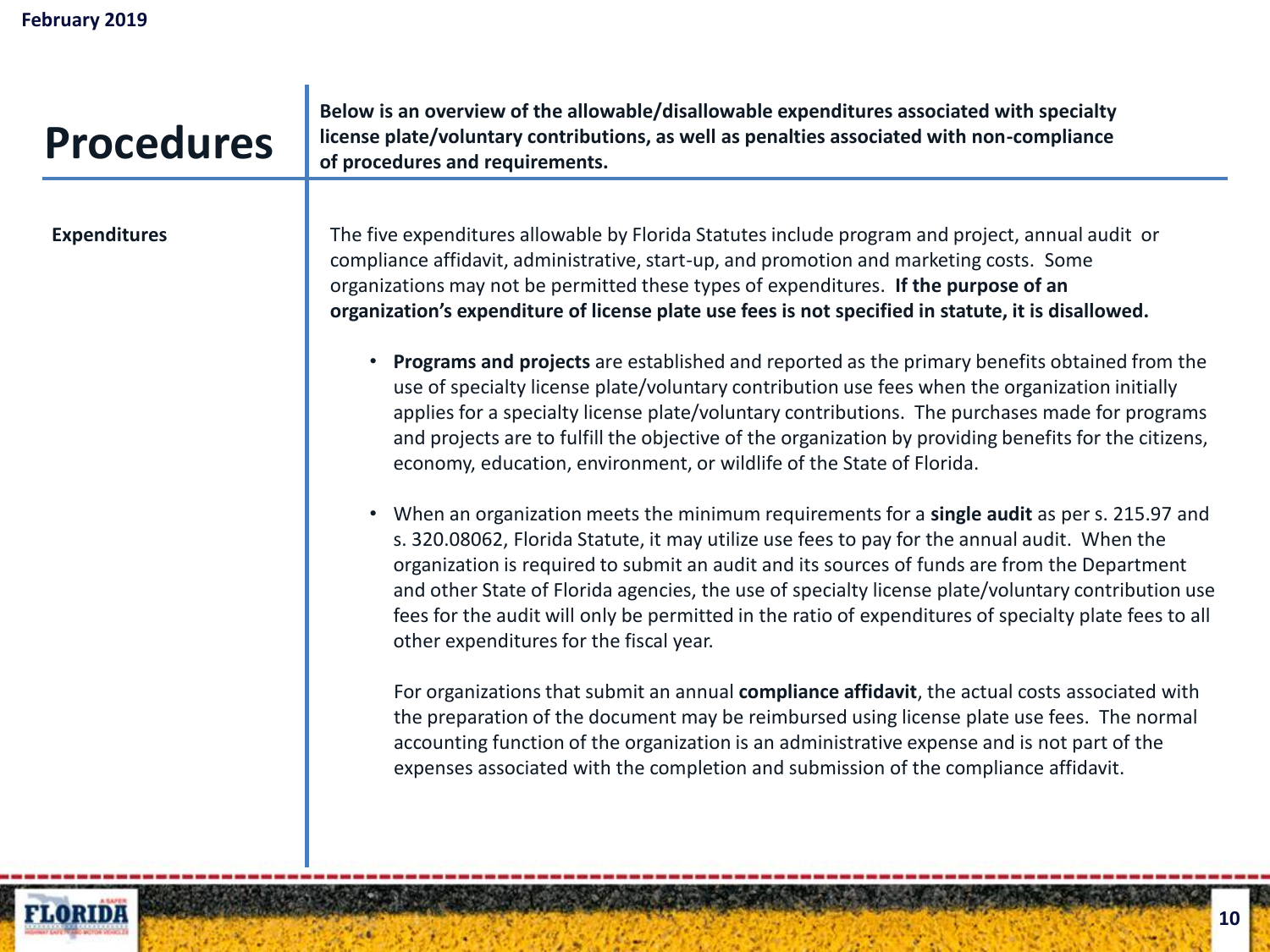| <b>Procedures</b>    | Below is an overview of the allowable/disallowable expenditures associated with specialty<br>license plate/voluntary contributions, as well as penalties associated with non-compliance<br>of said procedures.                                                                                                                                                                                                                                                                                                                                                                                                                                                                                                                                                                                                                                                                                                                                                                                                                                                                                                       |
|----------------------|----------------------------------------------------------------------------------------------------------------------------------------------------------------------------------------------------------------------------------------------------------------------------------------------------------------------------------------------------------------------------------------------------------------------------------------------------------------------------------------------------------------------------------------------------------------------------------------------------------------------------------------------------------------------------------------------------------------------------------------------------------------------------------------------------------------------------------------------------------------------------------------------------------------------------------------------------------------------------------------------------------------------------------------------------------------------------------------------------------------------|
| Expenditures (cont.) | The expenditure of specialty license plate/voluntary contribution use fees for Administrative<br>costs are permitted only if specifically stated in F.S. 320.08058 as it pertains to each<br>organization's specialty license plate/voluntary contributions. These expenditures are<br>allowed as reimbursement for the organization's miscellaneous/overhead costs.<br>Expenditures for administrative costs are permitted up to the statutorily authorized<br>percentage of the organization's total use fees received from the Department provided such<br>administrative expenses are documented. If an organization does not expend all of its<br>authorized administrative fees in a particular year, the balance may not be carried over to<br>the next year. The utilization of use fees to pay for administrative costs will not be permitted<br>for an organization unless specifically stated in s. 320.08062, Florida Statute, or their<br>applicable section of 320.08058, Florida Statute. Also, administrative expenditures<br>exceeding the organization's authorized percentage will be disallowed. |
|                      | Only when specified in an organization's applicable section of 320.08058, Florida Statute,<br>may start-up costs be reimbursed from specialty license plate/voluntary contribution use<br>fees. It is the responsibility of the organization to record and maintain an itemized list of all<br>startup costs. This detailed listing will be submitted to the Department within 60 days<br>subsequent to the approval of an organization's specialty license plate. Also, a running<br>decreasing balance must be maintained and reported to the Department each year until all<br>such costs have been recovered.                                                                                                                                                                                                                                                                                                                                                                                                                                                                                                    |

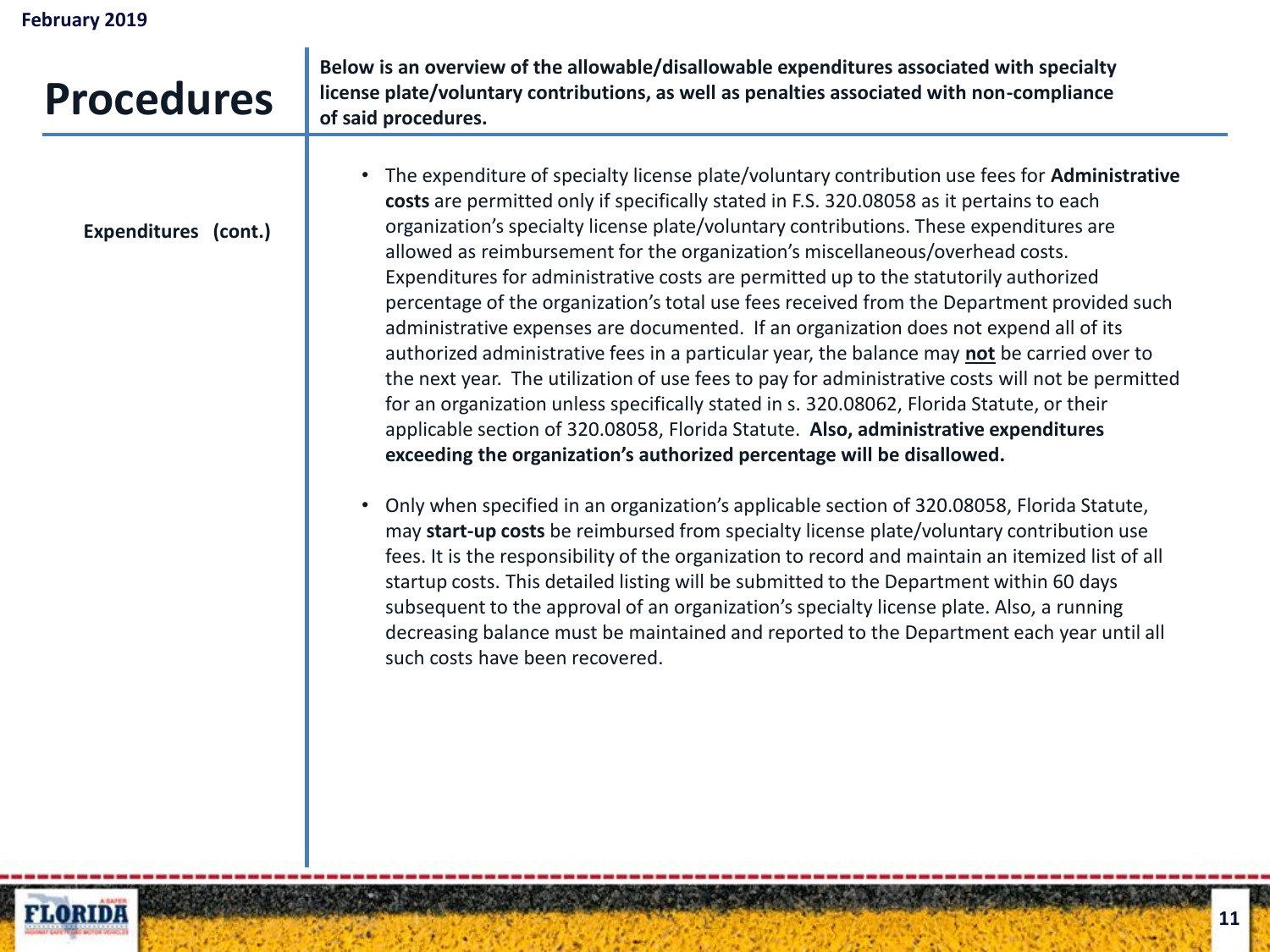| <b>Procedures</b>         | Below is an overview of the allowable/disallowable expenditures associated with specialty<br>license plate/voluntary contributions, as well as penalties associated with non-compliance<br>of procedures and requirements.                                                                                                                                                                                                                                                                                                                                          |
|---------------------------|---------------------------------------------------------------------------------------------------------------------------------------------------------------------------------------------------------------------------------------------------------------------------------------------------------------------------------------------------------------------------------------------------------------------------------------------------------------------------------------------------------------------------------------------------------------------|
| Expenditures (cont.)      | The promotion and marketing costs of an organization's specialty license plate/voluntary<br>contributions permitted only when specified in an organization's applicable section of 320.08058 and<br>s. 320.08062, Florida Statute. Promotion and marketing expenditures exceeding the organization's<br>authorized percentage may not be reimbursed using specialty license plate use fees. If an organization<br>does not expend all of its authorized promotion and marketing fees in a particular year, the balance<br>may not be carried over to the next year. |
| <b>Penalties</b>          | Lobbying or for-profit activities are not an allowable expense as per s. 320.081, Florida Statute<br>In the event an organization reports, or the Department determines through audit or review that the<br>organization has expended specialty license plate/voluntary contribution use fees for purposes<br>other than what is permitted by law, or is unable to substantiate an expenditure, the Department may<br>withhold funds accordingly.                                                                                                                   |
| <b>Document Retention</b> | • Organizations are required to retain all documentation relating to specialty license<br>plate/voluntary contribution for a minimum of five years.                                                                                                                                                                                                                                                                                                                                                                                                                 |
| <b>Records Access</b>     | • The department has the authority to examine all records pertaining to specialty license plate/voluntary<br>contributions per 320.08062(3), F.S. 320.023(7), F.S. 322.081(7), and F.S. 215.97(8)(d)                                                                                                                                                                                                                                                                                                                                                                |

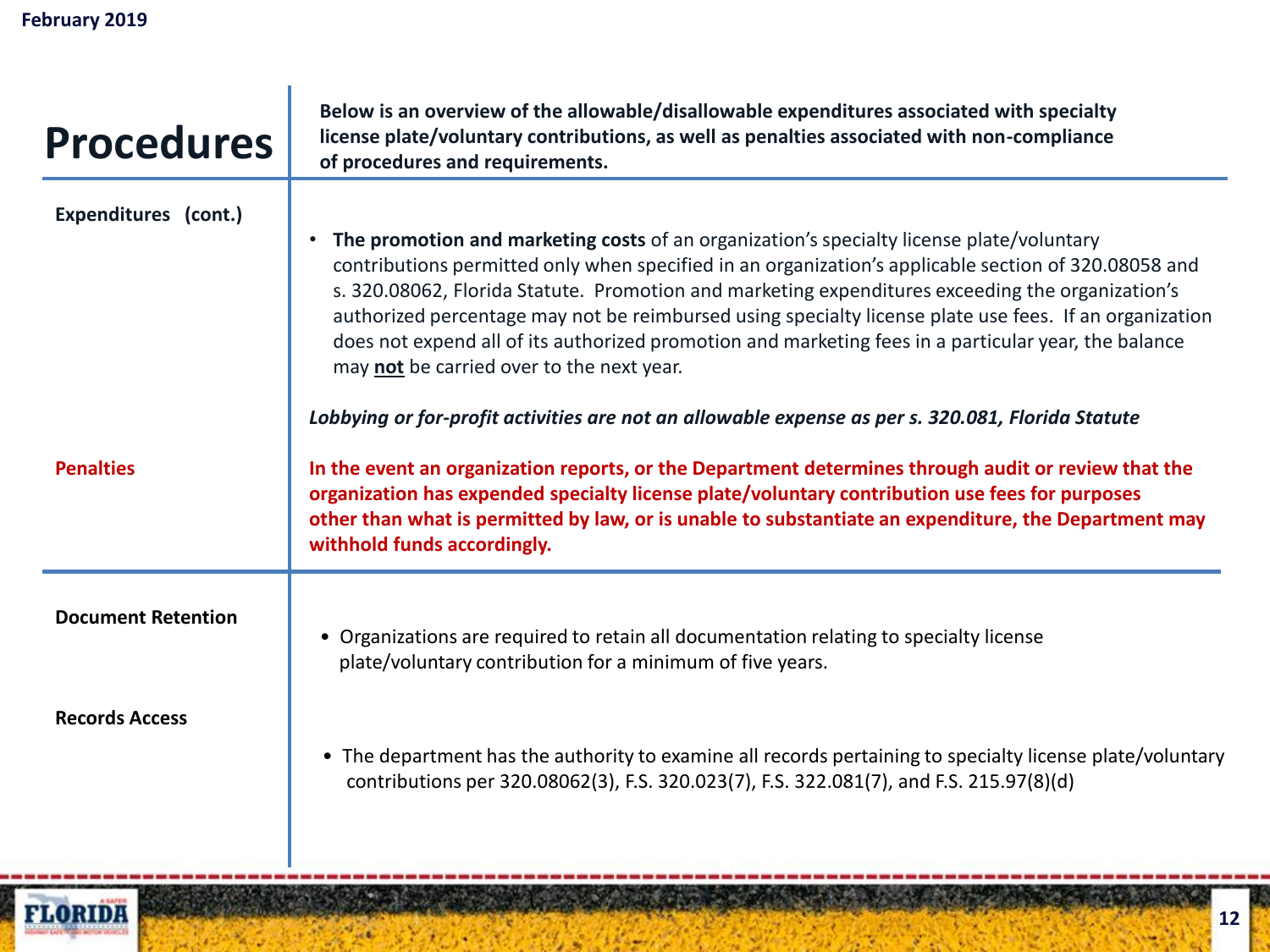#### <span id="page-12-0"></span>**Statutes & Resources**

- Florida Statutes 215.97
- Florida Statutes 320.08053
- Florida Statutes 320.08056
- Florida Statutes 320.08058
- Florida Statutes 320.08062
- Florida Statutes 322.081
- Florida Statutes 320.023
- Rules of the Auditor General 10.550 or 10.650

**The web sites for these laws and rules can be accessed by clicking on the following hyperlinks.**

- [Florida Statutes](http://www.flsenate.gov/Statutes/index.cfm)
- [Rules of the Auditor General](http://www.myflorida.com/audgen/)



**Below is a list of specific Florida Statutes associated with specialty license plate/voluntary contribution procedures and hyperlinks where the rules and laws may be assessed.**